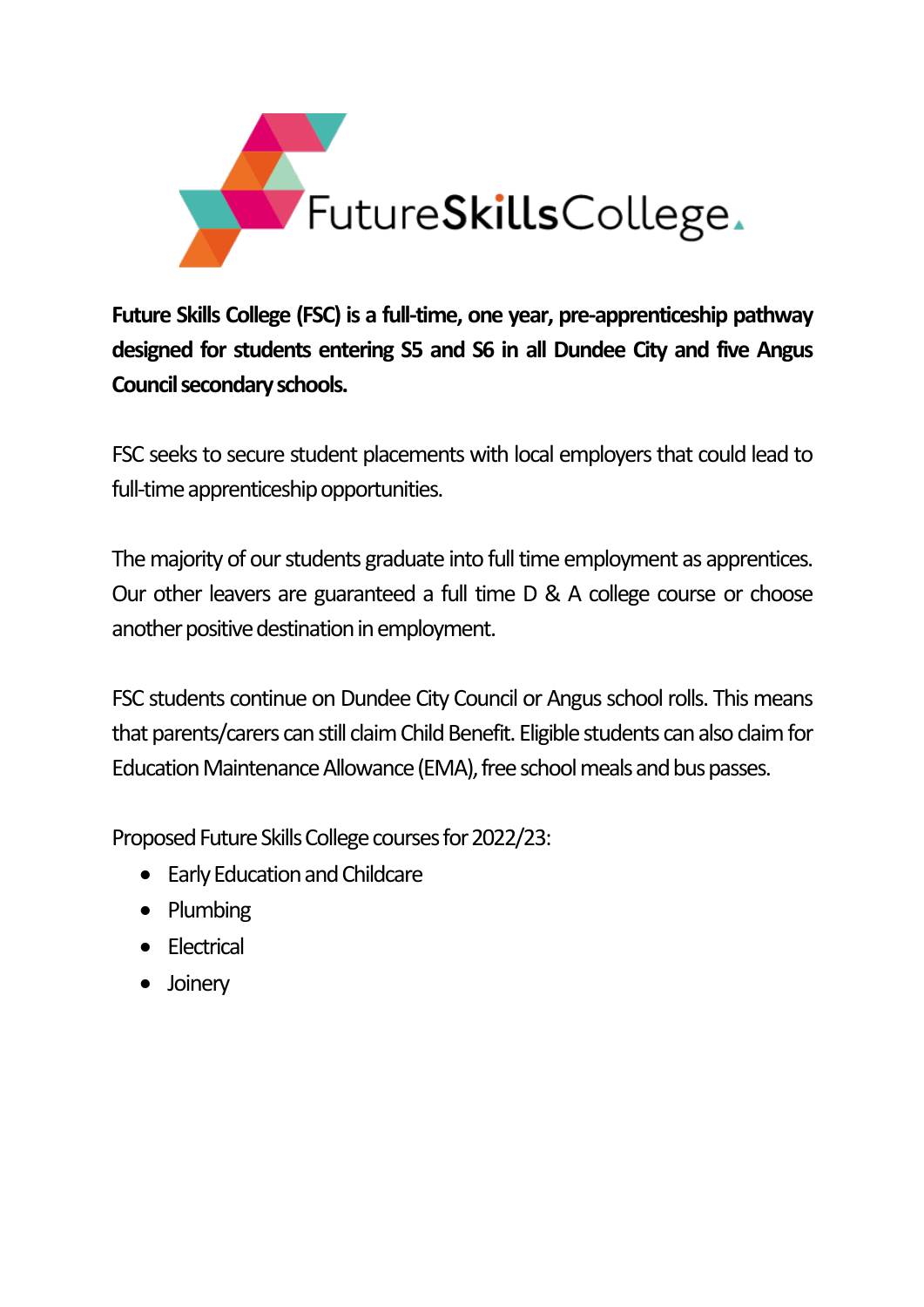## **The three Future Skills College components:**

## **1. Studying at college**

Students spend roughly two days per week on specially designed preapprenticeship D&A College courses in their chosen area of employment.

These courses lead to industry recognised SQA qualifications, making recruitment and support for new employees less complicated.

This should mean that they gain a flying start into their chosen professions.

## **2. Completing school**

FSC students also complete their secondary education at D&A College taking qualifications to the highest possible level, with a strong focus on Literacy and Numeracyas well as Health and Wellbeing, RE and PE.

Students take part in a wide range of activities to build their confidence, widen their experience and gain additional qualifications. This year students will participate in Growth Mind-set workshops, outdoor education activities as well as the Youth and Philanthropy Initiative.

All students have full Dundee and Angus College gym membership as an integral part of their studies.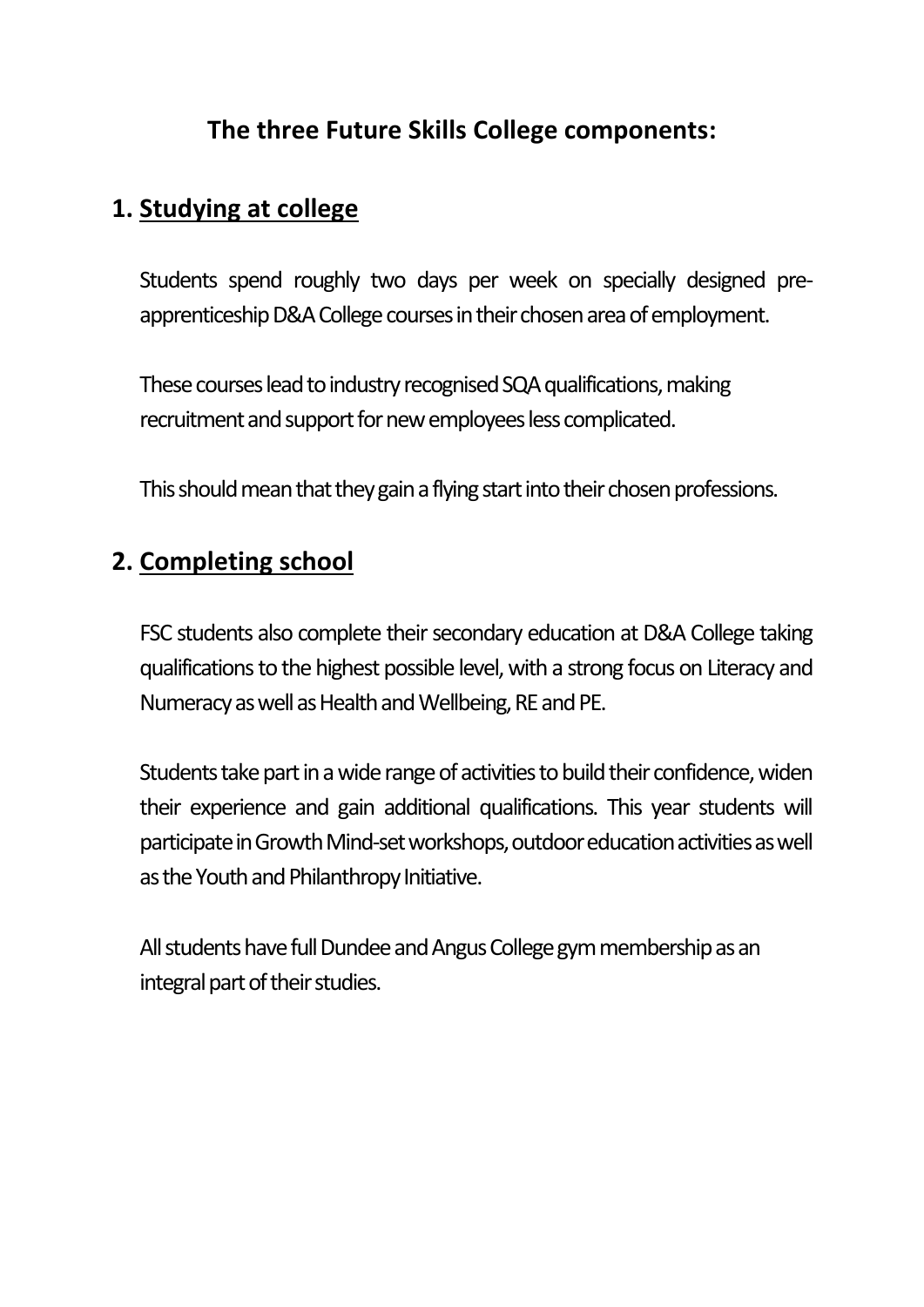



## **3. Work placement**

Students spend one day per week on work placement, with what we hope will be their future employer.

This gives students the opportunity to work with other staff, become used to the expectations of employers and be ready to start an apprenticeship fully prepared at the end of the course.

Employers value the approach taken by FSC as an opportunity to start building their own young workforce, making recruitment and support for new employees less complicated.

Our partners include, McGill, AQPM, Summit Electrical, C J Electrical, C M Sturrock electrical, Caledonian Developments (Dundee), W Ree plumbing, Domestic Plumbing and Heating (Scotland), EMTEC group and a number of other companies considering their position regarding pre-apprenticeship placements.